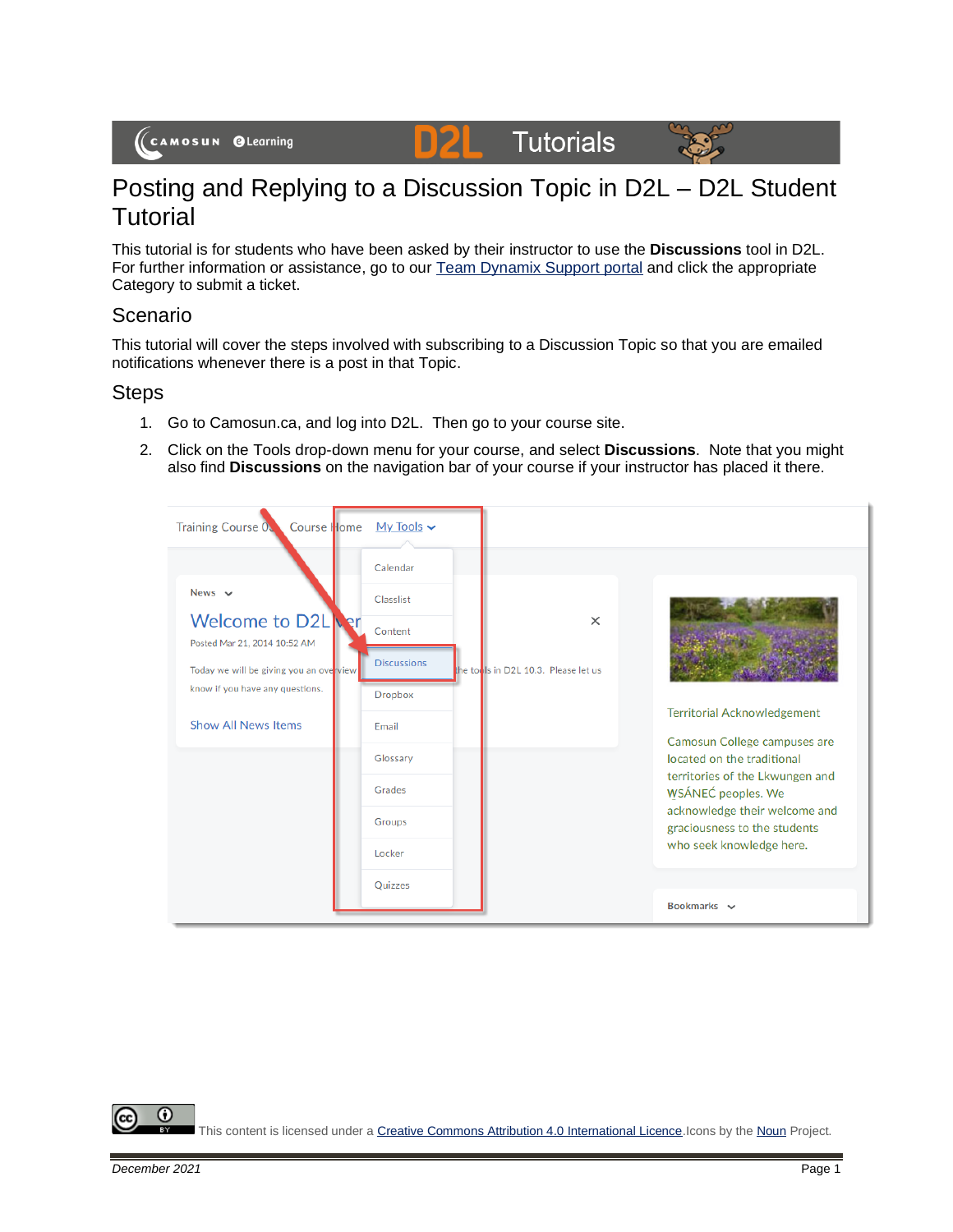3. Click on the "Click to show…" link to see a list of the Topics in the Forum you want to post to.

| Training Course 03 Course Home My Tools v                                                                  |                               |
|------------------------------------------------------------------------------------------------------------|-------------------------------|
| <b>Discussions</b>                                                                                         | Settings<br><sup>O</sup> Help |
| <b>Discussions List</b><br>Subscriptions                                                                   |                               |
| Filter by: Unread                                                                                          | <b>Hide All Topics</b>        |
| Student Introductions Y                                                                                    |                               |
| Click to show: 0 Unread Posts (0 total) - 1 topics in Student Introductions                                |                               |
| Assignment 1 Discussion V<br>Click to show: 0 Unread Posts (0 total) - 2 topics in Assignment 1 Discussion |                               |

4. Click the title of the Topic you wish to post to.

| Training Course 03 Course Home My Tools ↓                                                                                                                       |              |             |                               |
|-----------------------------------------------------------------------------------------------------------------------------------------------------------------|--------------|-------------|-------------------------------|
| <b>Discussions</b>                                                                                                                                              |              |             | Settings<br><sup>O</sup> Help |
| <b>Discussions List</b><br>Subscriptions                                                                                                                        |              |             |                               |
| Filter by: Unread                                                                                                                                               |              |             | Hide All Topics               |
| Student Introductions x                                                                                                                                         |              |             |                               |
| <b>Topic</b>                                                                                                                                                    | Threads      | Posts       | <b>Last Post</b>              |
| Why are you here?                                                                                                                                               | $\mathbf{O}$ | $\mathbf 0$ |                               |
| This Topic is called "Why are you here?". Post 1-2 paragraphs explaining why<br>you are taking this course and about what your learning expectations are (i.e., |              |             |                               |
| what are the top three things you hope to learn from this course).                                                                                              |              |             |                               |
|                                                                                                                                                                 |              |             |                               |
|                                                                                                                                                                 |              |             |                               |
|                                                                                                                                                                 |              |             |                               |

 $\overline{0}$ This content is licensed under [a Creative Commons Attribution 4.0 International Licence.I](https://creativecommons.org/licenses/by/4.0/)cons by th[e Noun](https://creativecommons.org/website-icons/) Project.

(cc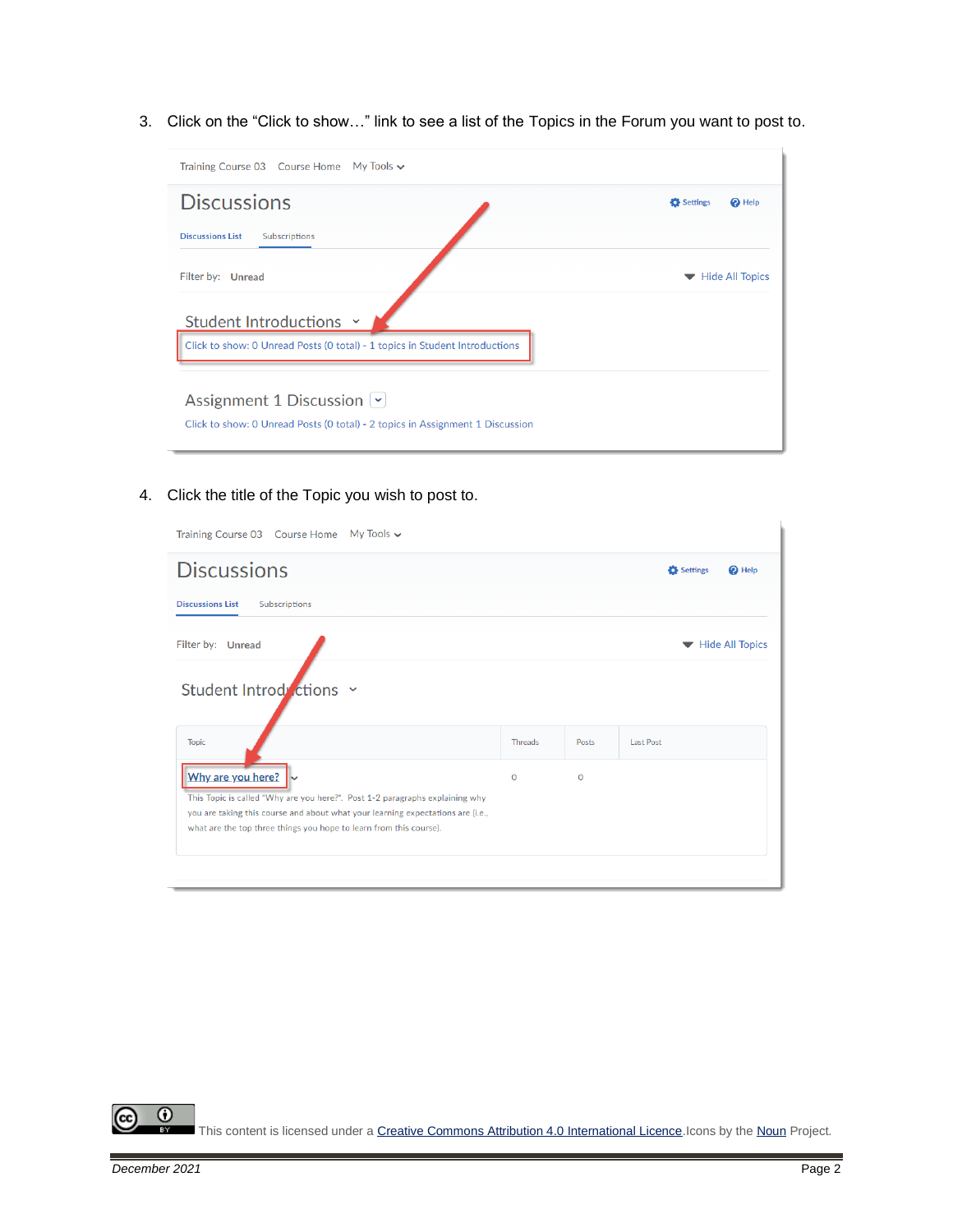#### 5. Click **Start a New Thread**.

| Training Course 03 Course Home My Tools v ePortfolio Collaborate My Media Course Media                                                                                                                                                                             |                   |                                         |              |
|--------------------------------------------------------------------------------------------------------------------------------------------------------------------------------------------------------------------------------------------------------------------|-------------------|-----------------------------------------|--------------|
| Discussions List > View Topic                                                                                                                                                                                                                                      | <b>D</b> Settings | Search Why are $Q$<br><sup>O</sup> Help |              |
| Why are you here? $\sim$<br>Subscribed                                                                                                                                                                                                                             |                   |                                         |              |
| This Topic is colled "Why are you here?". Post 1-2 paragraphs explaining why you<br>are taking this course and about what your learning expectations are (i.e., what are<br>the top thre, things you hope to learn from this course).<br><b>Start a New Thread</b> |                   |                                         |              |
| Filter by:<br>All Threads $\vee$                                                                                                                                                                                                                                   |                   | Sort by:<br>Most Recent Activity        | $\checkmark$ |
| There are no threads in this topic.                                                                                                                                                                                                                                |                   |                                         |              |

6. Give your post a **Subject** in the **Enter a subject** field – think about what will make the most sense to your instructor and fellow students because the Subject is the first thing they will see of your post. Add your post into the post box, following the instructions provided by your instructor. You can embed a video from Kaltura or YouTube by using **Insert Stuff** (the play button on the top, left) or insert an image using **Insert Image** (the camera icon at the top left).

| Why are you here? $\sqrt{ }$                                                                                                                                                                                                                                                                                                                                                                                                                                                      |
|-----------------------------------------------------------------------------------------------------------------------------------------------------------------------------------------------------------------------------------------------------------------------------------------------------------------------------------------------------------------------------------------------------------------------------------------------------------------------------------|
| Subscribe                                                                                                                                                                                                                                                                                                                                                                                                                                                                         |
| Post 1-2 parage objets explaining why you are taking this course and about what<br>your learning spectations are (i.e., what are the top three things you hope to<br>learn from the course).                                                                                                                                                                                                                                                                                      |
| <b>Wendell's Introduction</b>                                                                                                                                                                                                                                                                                                                                                                                                                                                     |
| $\frac{\partial \mathbf{u}}{\partial \mathbf{u}}$ $\frac{\partial \mathbf{v}}{\partial \mathbf{v}}$<br>중계<br>$\mathbf{u} \equiv \mathbf{v}$<br>$\underline{\mathsf{U}}$ $\check{\mathsf{v}}$<br>$\equiv$ $\sim$<br>$\Sigma$ $\sim$<br>翻▽<br>$\sim$<br>в<br>$\mathbf{K}$<br>$+$ $\vee$<br>Lato (Recom $\vee$<br>19px  V<br>$\cdots$<br>Paragraph<br>E SO<br>$\mathcal{C}$<br>P<br>$\equiv$<br>Hi everyone! I am here to learn more about being a student at Camosun College!<br>n. |
| Subscribe to this thread<br>$\checkmark$                                                                                                                                                                                                                                                                                                                                                                                                                                          |
| <b>Add attachments</b><br>ь                                                                                                                                                                                                                                                                                                                                                                                                                                                       |
| <b>Save as Draft</b><br>Post<br>Cancel                                                                                                                                                                                                                                                                                                                                                                                                                                            |

 $\odot$ 

This content is licensed under [a Creative Commons Attribution 4.0 International Licence.I](https://creativecommons.org/licenses/by/4.0/)cons by th[e Noun](https://creativecommons.org/website-icons/) Project.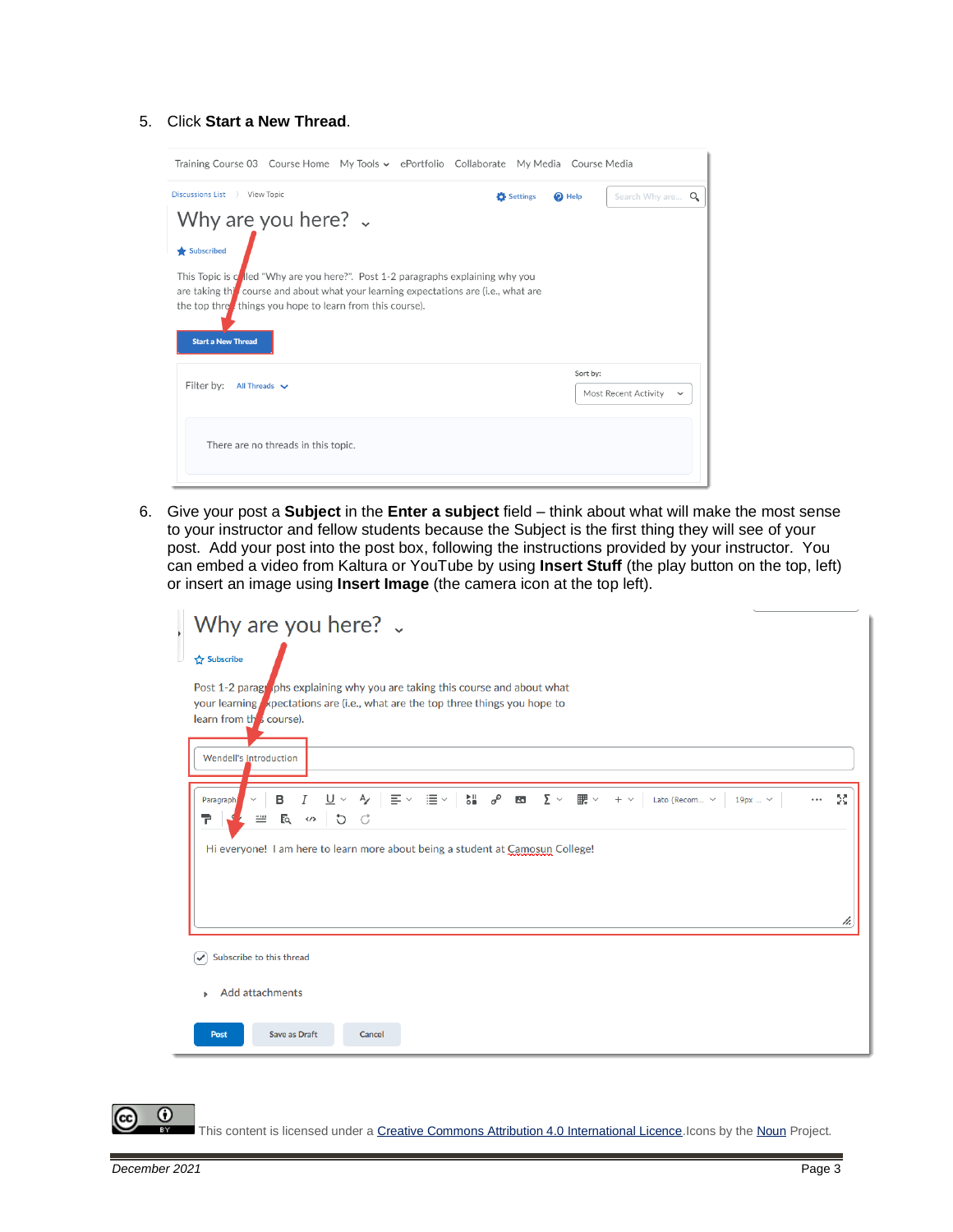7. Add attachments if needed by scrolling down below the Post box, and clicking **Add attachments**.

| Hi everyone! I am here to learn more about being a student at Camosun College!                          |          |                      |            |              |  |
|---------------------------------------------------------------------------------------------------------|----------|----------------------|------------|--------------|--|
|                                                                                                         | Ą,       |                      | ● (の 長 関 系 |              |  |
| cribe to this thread<br>$\left \blacktriangledown\right $<br>Sul<br>Add attachments<br>$\triangleright$ |          |                      |            |              |  |
| Post<br>Cancel                                                                                          |          |                      |            |              |  |
| Filter by: All Threads $\vee$                                                                           | Sort by: | Most Recent Activity |            | $\checkmark$ |  |

Click **Upload**, and find the file you want to attach on your computer. It will then appear in the attachment box.

| Subscribe to this thread                                                                                                                           |                     |  |  |
|----------------------------------------------------------------------------------------------------------------------------------------------------|---------------------|--|--|
| Hide attachments<br>Drop files <b>f</b> e, or click below!<br><b>P</b> Upload<br>Choose Existing<br>■ SubscribingToDiscussions-Augus (694.01 KB) × | <b>Record Audio</b> |  |  |
| Post<br>Cancel                                                                                                                                     |                     |  |  |

 $\overline{0}$ This content is licensed under [a Creative Commons Attribution 4.0 International Licence.I](https://creativecommons.org/licenses/by/4.0/)cons by th[e Noun](https://creativecommons.org/website-icons/) Project.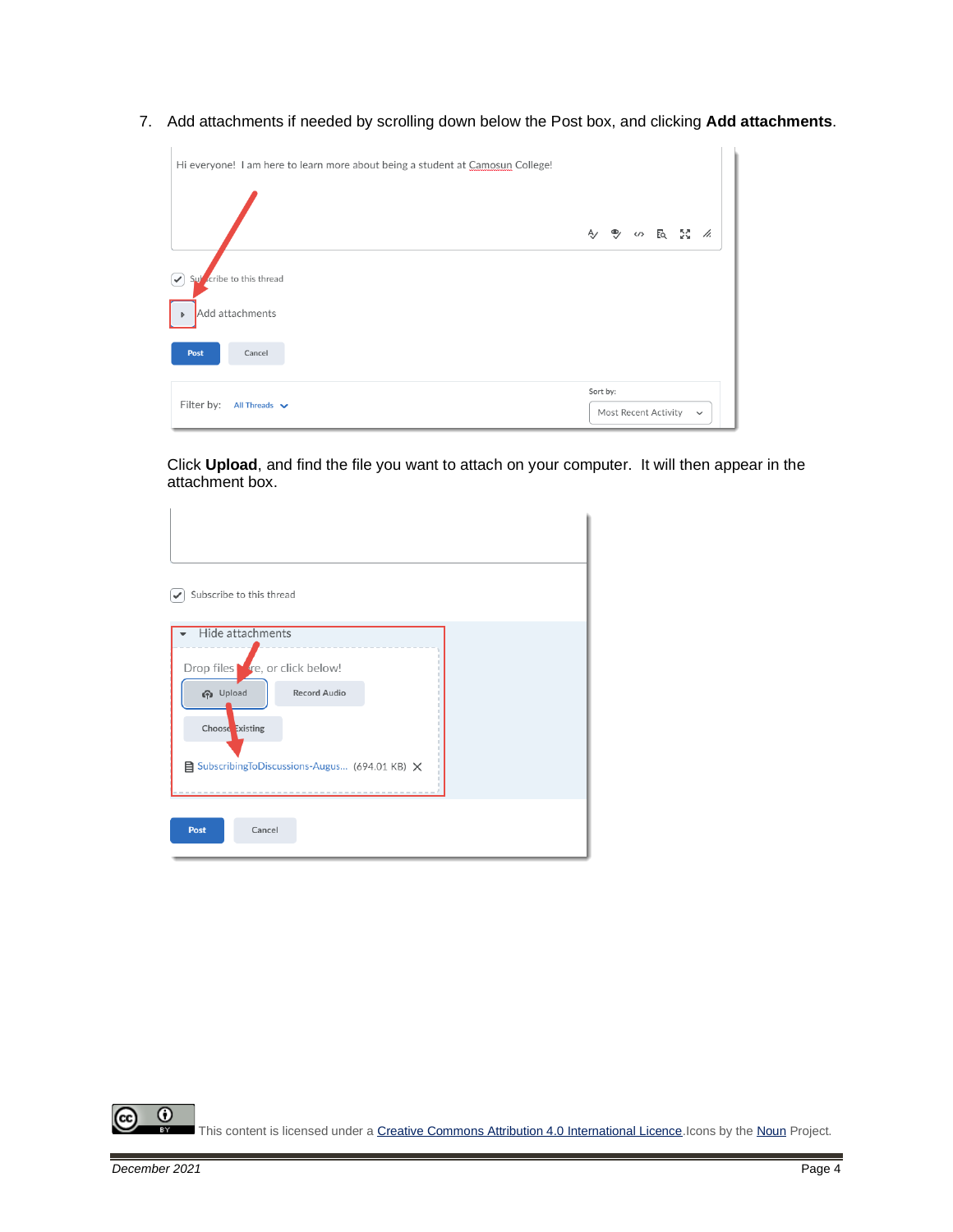#### 8. Click **Post**.



9. To **Reply** to someone else's post, go back into the **Topic**, and click on the title of someone's post.

| $\blacktriangleright$ Subscribed                                                                                                                                                                                                      |                                                  |
|---------------------------------------------------------------------------------------------------------------------------------------------------------------------------------------------------------------------------------------|--------------------------------------------------|
| This Topic is called "Why are you here?". Post 1-2 paragraphs explaining why you<br>are taking this course and about what your learning expectations are (i.e., what are<br>the top three things you hope to learn from this course). |                                                  |
| <b>Start a New Thread</b>                                                                                                                                                                                                             |                                                  |
| Filter by:<br>All Threads $\vee$                                                                                                                                                                                                      | Sort by:<br>Most Recent Activity<br>$\checkmark$ |
| 1 items shown                                                                                                                                                                                                                         |                                                  |
| Wendell's Introduction v<br>Training01 Student posted Apr 2, 2020 3:41 PM Subscribed                                                                                                                                                  |                                                  |
| Hi everyone! I am here to learn more about being a student at Camosun College!                                                                                                                                                        |                                                  |
| $\vee$ more                                                                                                                                                                                                                           |                                                  |
| $\Omega$<br>$\Omega$<br>$\Omega$<br>Replies<br>Unread<br><b>Views</b>                                                                                                                                                                 |                                                  |

 $\odot$ This content is licensed under [a Creative Commons Attribution 4.0 International Licence.I](https://creativecommons.org/licenses/by/4.0/)cons by th[e Noun](https://creativecommons.org/website-icons/) Project.